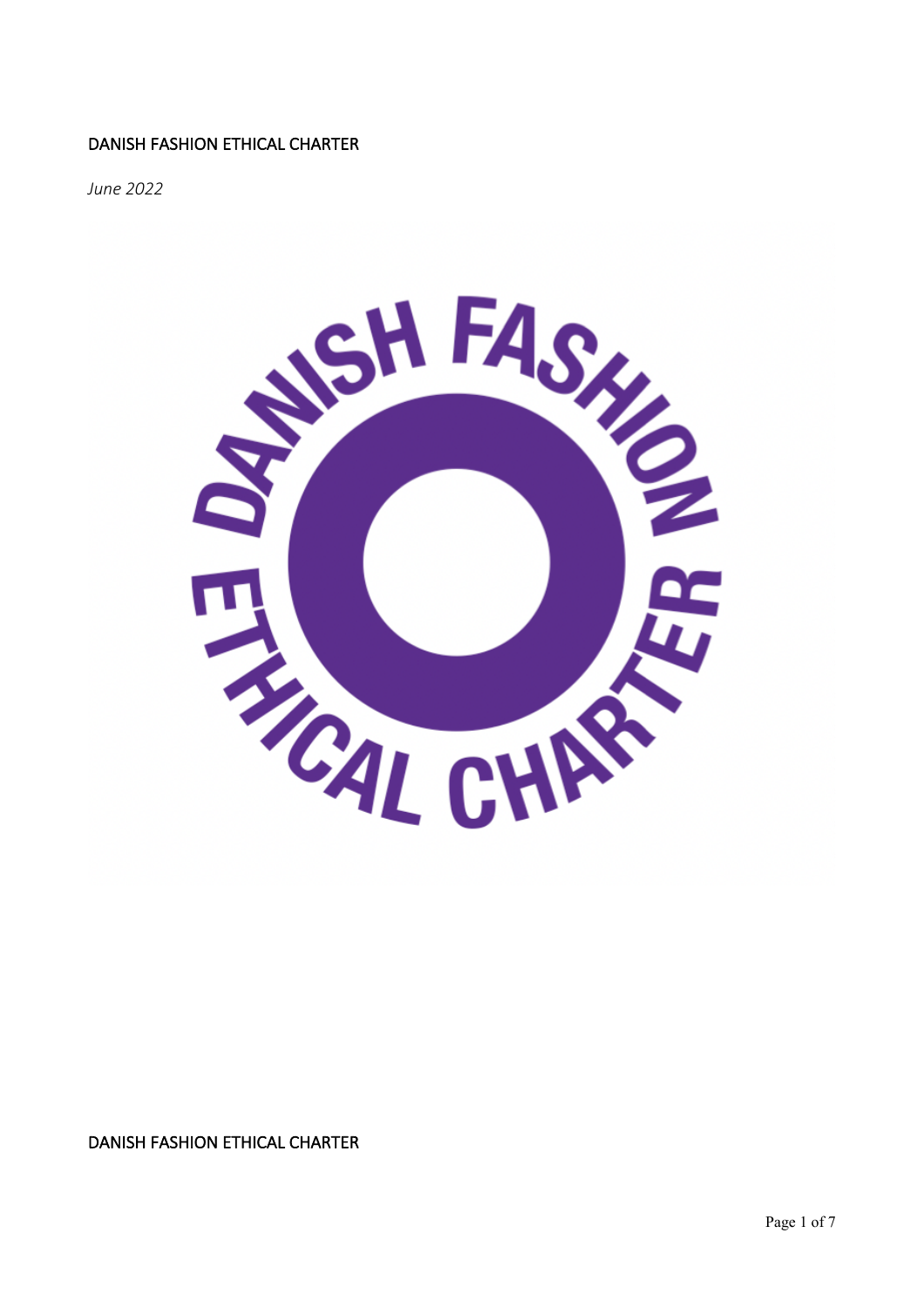## **PURPOSE**

The Danish Fashion Ethical Charter seeks to ensure the well-being of employees in the Danish fashion industry and to contribute to the creation of relevant and appropriate information about eating disorders and about the beauty and body ideals the fashion industry is a part of creating. This includes, for example models, influencers, editors, stylists, photographers, make-up artists, designers and others, all of whom play a role in establishing those ideals.

Danish Fashion Ethical Charter will also help raise awareness and influence attitudes in the fashion industry as well as in the media and in society in general, which is why the charter contains various measures and rules signatories must adhere to.

## BACKGROUND

The Danish Fashion Ethical Charter was founded in 2007 by what was then called Danish Fashion Institute in collaboration with the Danish Association against Eating Disorders and Self-harm. Previously the purpose of the charter was exclusively to ensure better conditions for Danish models and to produce valuable information about eating disorders and the body ideals the fashion industry helps generate. Initially the charter represented a plea to the industry, but various highprofile cases led to its expansion in 2013 to include specific rules related to age, a healthy diet and wages. In 2015 the charter entered into a new phase when the Danish fashion industry was given the opportunity to actively sign and apply the charter. A steering group for the Danish Fashion Ethical Charter was also established. In 2017 the group launched the world's first health check for models, and in 2018 two new values were added to the charter. Moreover, the charter encompassed the entire Danish fashion industry, though the rules continued to primarily focus on Danish models. In 2021 the Danish Fashion Ethical Charger was updated based on the desire to prevent abusive behaviour in the industry.

#### VALUES

The Danish Fashion Ethical Charger focuses on five core values involving accountability, compassionate respect and health:

- 1. We respect and protect industry employees (including models) and the colleagues we work with. We wish to ensure their health and safety, and we appreciate diversity.
- 2. We are aware of and take responsibility for the impact the fashion industry has on body ideals, especially on young people.
- 3. We wish to promote and work towards healthy lifestyles as well as a healthy body ideal that reflects a healthy relationship to food, body and exercise.
- 4. We wish to promote and work towards greater diversity in the fashion industry regarding age, ethnicity, ability, gender, religion, sexual orientation, socio-economic status, size etc. All signatories undertake to ensure that they have, for instance the necessary skills and products backstage to work with all skin colours and hair types, as well as to take into account any preferences in terms of, e.g. religion.
- 5. All signatories of the charter undertake to exhibit respectful behaviour in the fashion industry – which means that offensive behaviour is not tolerated in the workplace, on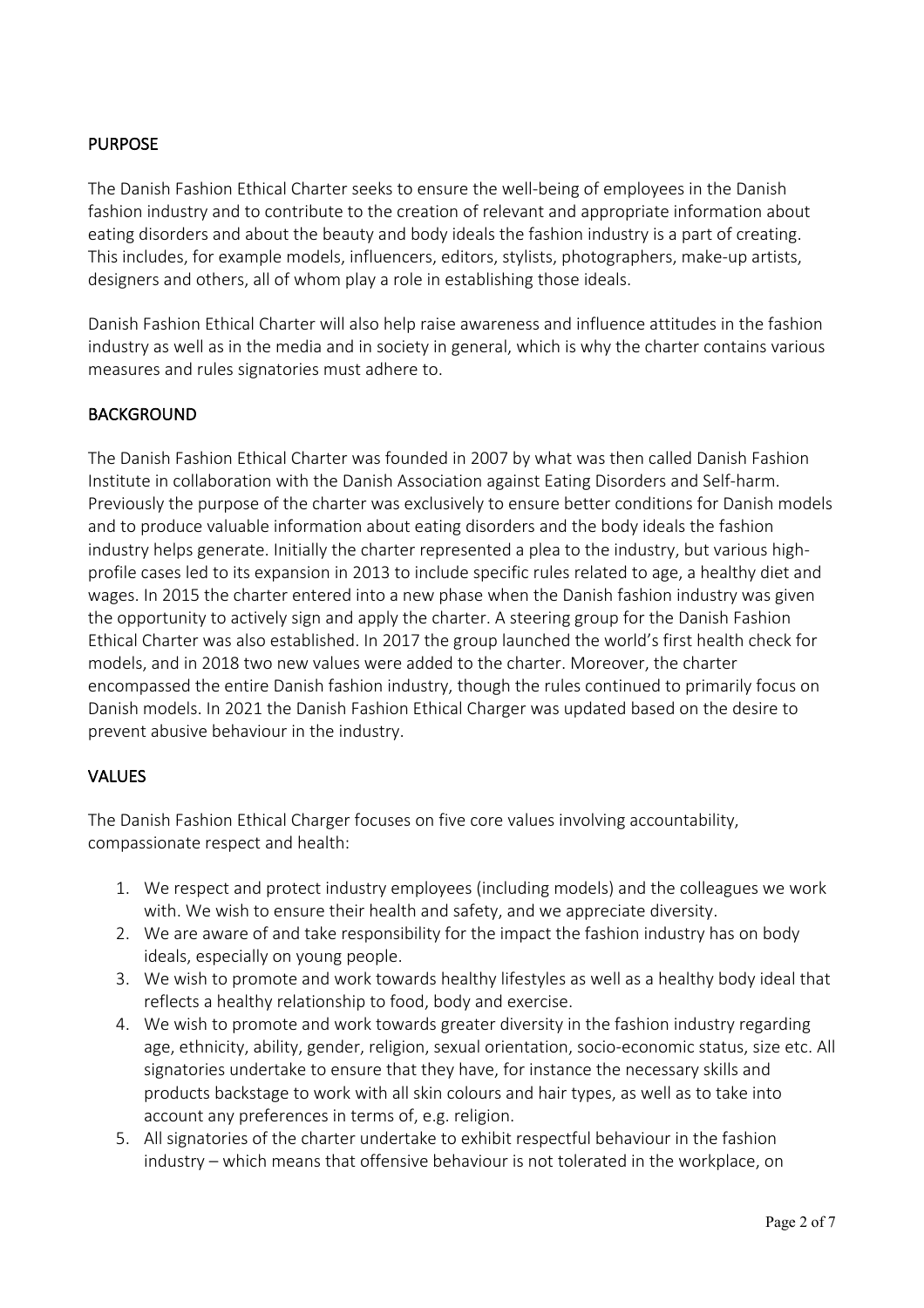photoshoots, at shows etc. This includes speaking nicely to one another and respecting one another's (including models') personal physical and psychological boundaries.

## RULES

The Danish Fashion Ethical Charter consists of five general rules specifically related to models:

## 1) Age limit

Models must be at least 16 years of age in order to work.

Models who are 15 years of age can be given dispensation to work if accompanied by an adult. Models under 15 can only work with children's and teenage clothing and likewise must be accompanied by an adult (which the agency arranges). The charter also refers to the Danish Working Environment Act.

#### 2) Healthy diet

Clients (fashion companies, photographers, magazines, ad agencies and others) commit to serving models nutritious and healthy food at jobs that last more than two hours.

#### 3) Wages

Models must receive monetary payment for their work. Dispensation from the obligation to pay wages is only possible in agreement with the model for work done for educational institutions, student projects, charities and non-commercial publications (i.e. publications without advertising revenues or sales).

Agreements concerning specific wages and conditions are made between the model agency/the model and the client, as well as between the model agency and the model. Greater transparency and assurance of the individual model's rights are required in this regard.

#### 4) Health checks

Many people, especially the young, struggle to achieve unrealistically thin body ideals and the occurrence of serious eating disorders is on the rise, which is why the type of beauty and body ideals the fashion industry creates is highly important. In 2017 the steering group for the Danish Fashion Ethical Charter introduced and conducted a successful pilot project with health checks for models.

The aim of the pilot project was to do a health check on all models who were, or turned, 16 in 2017. The health check was then evaluated with input from models, agencies, parents and the steering group for the Danish Fashion Ethical Charter. Based on this a mandatory health check was introduced for all models until they reach 22 years of age.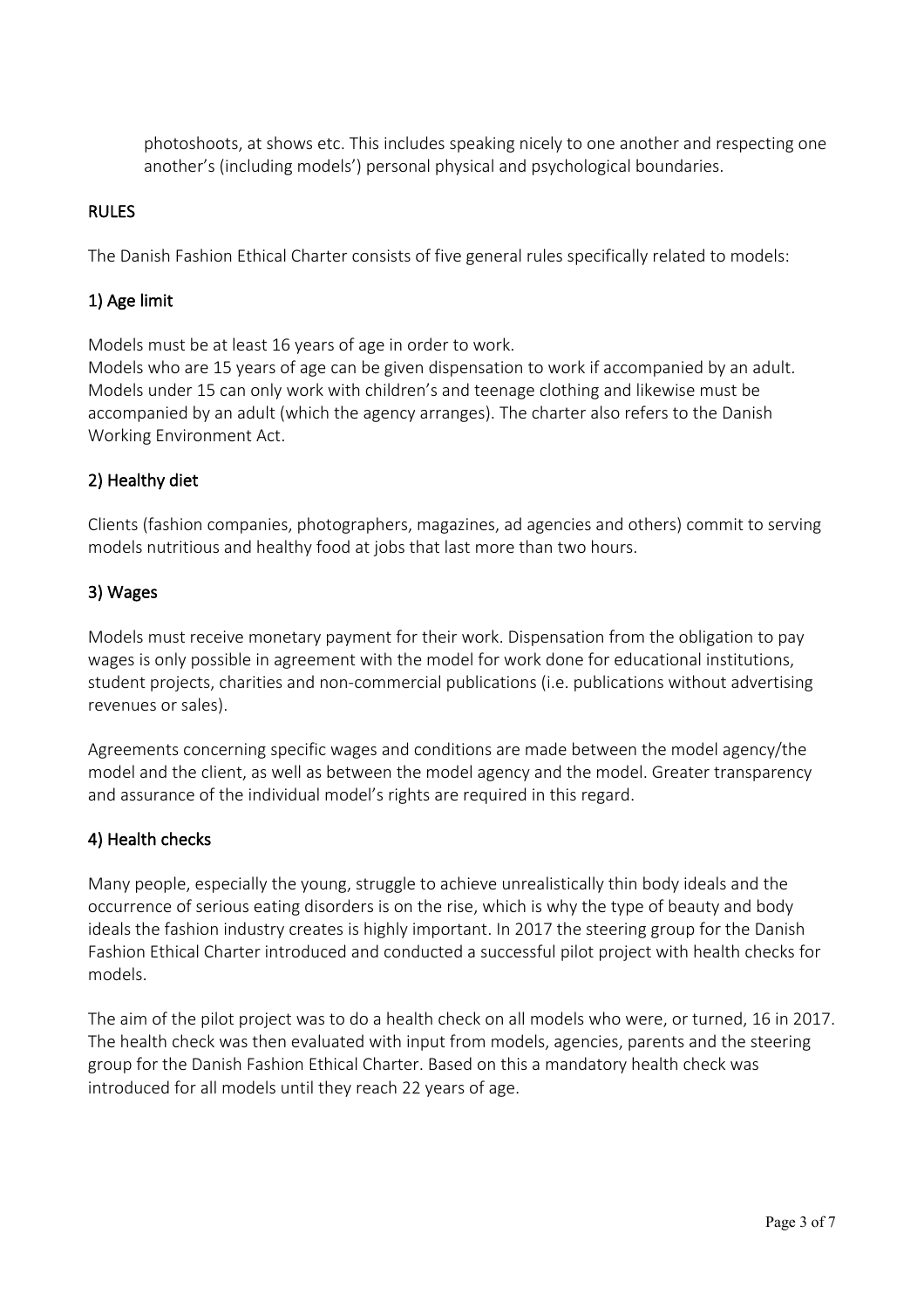## 5) Offensive behaviour

As signatories of the Danish Fashion Ethical Charter, companies, agencies, organisations and other actors in the industry undertake to ensure that they have a written company policy on this area so that clear procedures exist on how they should deal with and prevent offensive behaviour, including racism, sexism, exaggerated bullying and other degrading or abusive behaviour at work, whether it occurs internally or externally at, for example photoshoots or shows.

If anyone discovers that there is no policy or procedures in place, we encourage them to contact the Danish Fashion Ethical Charter directly.

## HEALTH CHECKS

## *Who must undergo health checks?*

All models must undergo a health check every other year from the age of 16 until they turn 22.

In addition, the steering group for the Danish Fashion Ethical Charter can recommend to a model agency that it have a model (regardless of age) undergo a health check if the steering group finds that there are substantial grounds for serious concern about a model's behaviour or body measurements. Any communication between the steering group and the agency will be confidential. The recommendation is well-intended and not meant as a criticism or as coercion. If the agency and the model (as well as the parents) find that the concern is justified, then the model can always have a health check done at their own expense. If a model agency is seriously concerned about a model, it can also recommend that the model do a health check (regardless of age).

## *Procedure for health checks*

The health check, to be carried out by the Danish Association against Eating Disorders and Selfharm, will be conducted by professional staff and involve an approximately 90-minute interview using the Eating Disorder Examination, an internationally recognised tool for diagnosing possible eating disorders. The assessment will determine whether and to what extent a model is at risk of or meets the criteria for an eating disorder.

The following criteria will be used and result in the following steps being taken:

- *No or mild concern:* The model can safely continue current work and will not undergo another health check for two years
- *Concern*: The model is recommended to take part in support sessions with a representative from the Danish Association against Eating Disorders and Self-harm and can continue working if they receive help
- *Severe concern*: The model is referred to further evaluation by their doctor and is not permitted to work again until cleared or, if necessary, under treatment. It is not possible to work as a model while undergoing psychiatric treatment.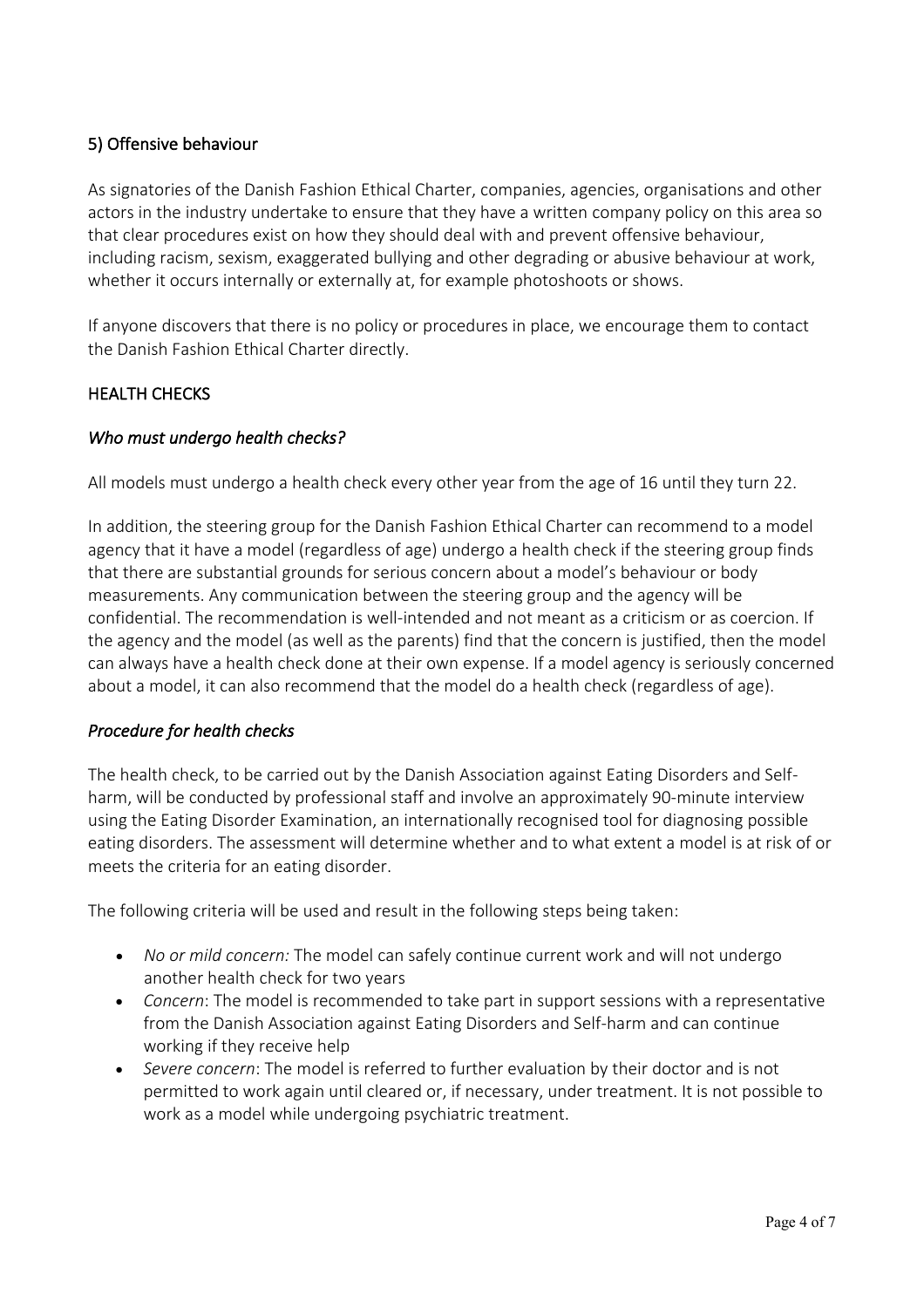Every time a model undergoes a health check, a record of the visit containing the results is documented. The agency in question will receive notice from the Danish Association against Eating Disorders and Self-harm that its model has undergone a health check and be given the results. If the model's body mass index (BMI) is exceptionally low, the Danish Association against Eating Disorders and Self-harm will inform the model and the agency. If the model's BMI is exceptionally low, the model is recommended to speak with their own doctor.

In the event that the model disagrees with the assessment, a second professional assessment can of course be sought elsewhere but at the expense of the agency. If the two assessments are contradictory, a third assessment by an impartial party can be sought.

# *Funding*

The Danish healthcare system is currently unable to offer a uniform, nationwide health check focusing on eating disorders, which is why, until politicians are willing to assist the industry, the steering group, together with the major model agencies in Denmark, has developed the following private-sector solution.

The 2017 pilot project involving health checks for 16-year-olds and individual support sessions cost an estimated DKK 200,000. It is assumed that the cost will increase concurrently with the number of models undergoing health checks. Each health check will be settled between the Danish Association against Eating Disorders and Self-harm and the model agency. To mitigate the costs model agencies, incur, model agencies can impose a health check fee on all customer invoices making the fashion industry instrumental in funding health checks. Agencies can independently determine the size of the fee, but the suggested amount is DKK 75.

## RECOMMENDATIONS

- Danish Fashion Ethical Charter recommends that model agencies and models enter into a formal framework agreement on wages and working conditions.
- Danish Fashion Ethical Charter recommends, based on e.g. the model agency 2PM's experience with teaching, that a short educational course for models working with agencies be designed to teach models about, e.g. diet, nutrition and mental health. The Danish Association against Eating Disorders and Self-harm can provide speakers. The format must allow implementation at any model agency, and agencies are recommended to conduct at least one educational course yearly. The purpose is to support and strengthen models to cope with being a model and the realty they are thrown into, often at a young age.
- Danish Fashion Ethical Charter recommends greater transparency and awareness concerning retouched photos in, e.g. fashion magazines.

#### REPORTING

Note that signatories of the Danish Fashion Ethical Charter undertake to ensure that they have their own policy and procedures for addressing the four general rules1) age limit, 2) healthy diet, 3) wages and 4) health checks.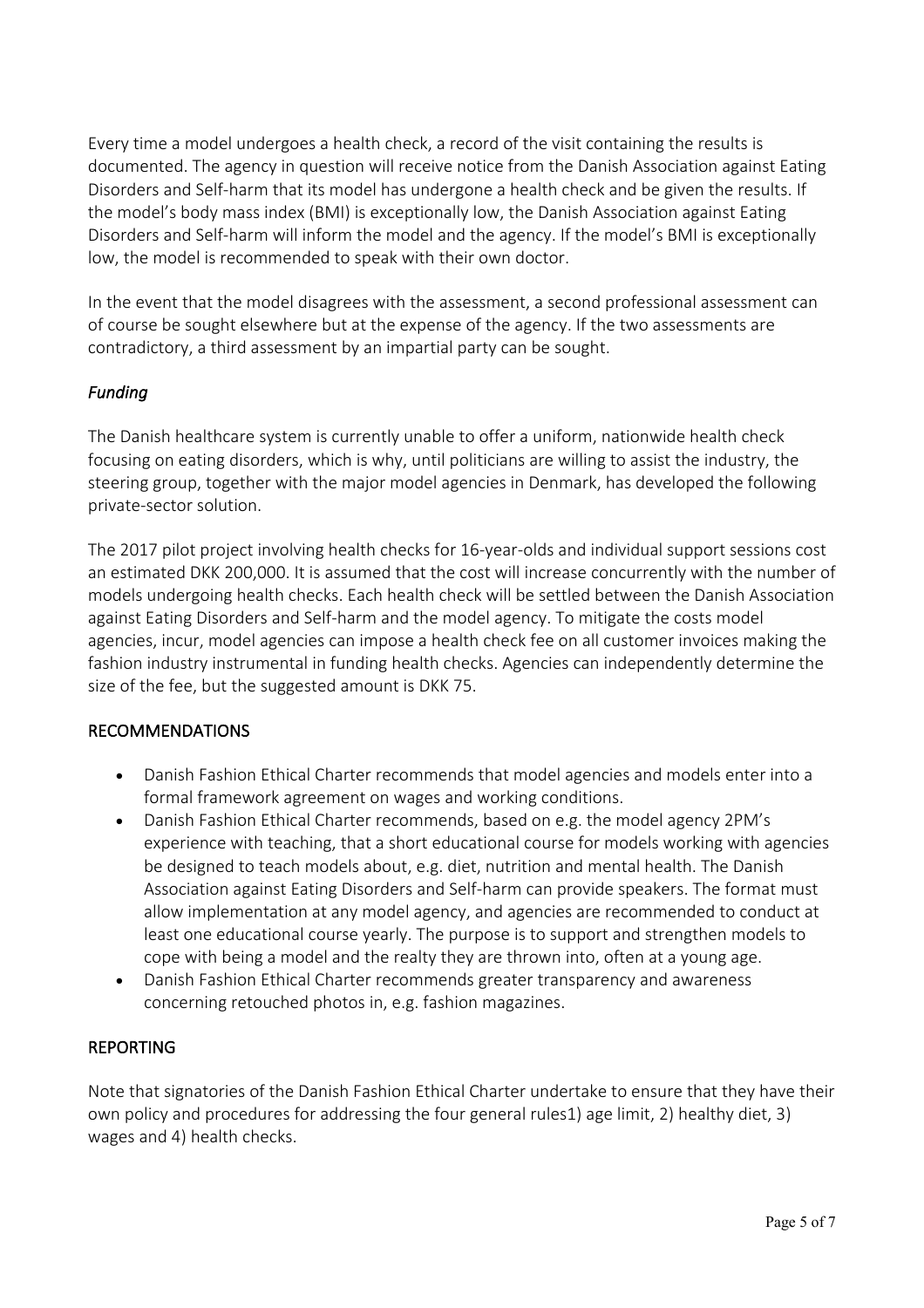If you have a reasonable suspicion or documentation that a signatory has acted in violation of the values and rules of the Danish Fashion Ethical Charter, and does not have its own policy or procedures to addressing the situation, we encourage you to write to us at info@modebranchensetiskecharter.dk

All inquiries are treated confidentially by the steering group.

#### COMMITMENT – SIGNATORIES

Anyone can commit to the Danish Fashion Ethical Charter by signing it. The aim is to establish broad backing from the fashion industry's relevant stakeholders and companies (such as model agencies, fashion companies, magazines, industry organisations, associations, photographers, ad agencies, PR agencies and trade fairs).

The secretariat for the Danish Fashion Ethical Charter receives and files signed agreements. Signatories receive the Danish Fashion Ethical Charter logo pack for use on the signatories' own website, materials and campaigns, insofar as the charter's rules are adhered to.

The names of signatories are listed on the danishfashionethicalcharter.com website

In addition, all companies (e.g. brands, magazines, PR agencies, stores, agencies) that hold shows or events or serve as a supplier/subcontractor during Copenhagen Fashion Week are required to sign the Danish Fashion Ethical Charter.

#### STEERING GROUP, EVALUATION AND SANCTIONS

The steering group for the Danish Fashion Ethical Charter comprises one permanent representative from:

- Dansk Mode & Textil
- Copenhagen Fashion Week
- Danish Association against Eating Disorders and Self-harm
- One of Denmark's eight largest model/influencer agencies\*
- A Danish fashion company\*
- A Danish fashion magazine\*

As well as one permanent representative for Danish models/influencers.\*

Global Fashion Agenda has the option of having a representative in the steering group.

The steering group also consists of one additional temporary representative appointed on a rotating basis from:

- A Danish company\*
- A Danish fashion magazine\*
- One of Denmark's eight largest model/influencer agencies\*